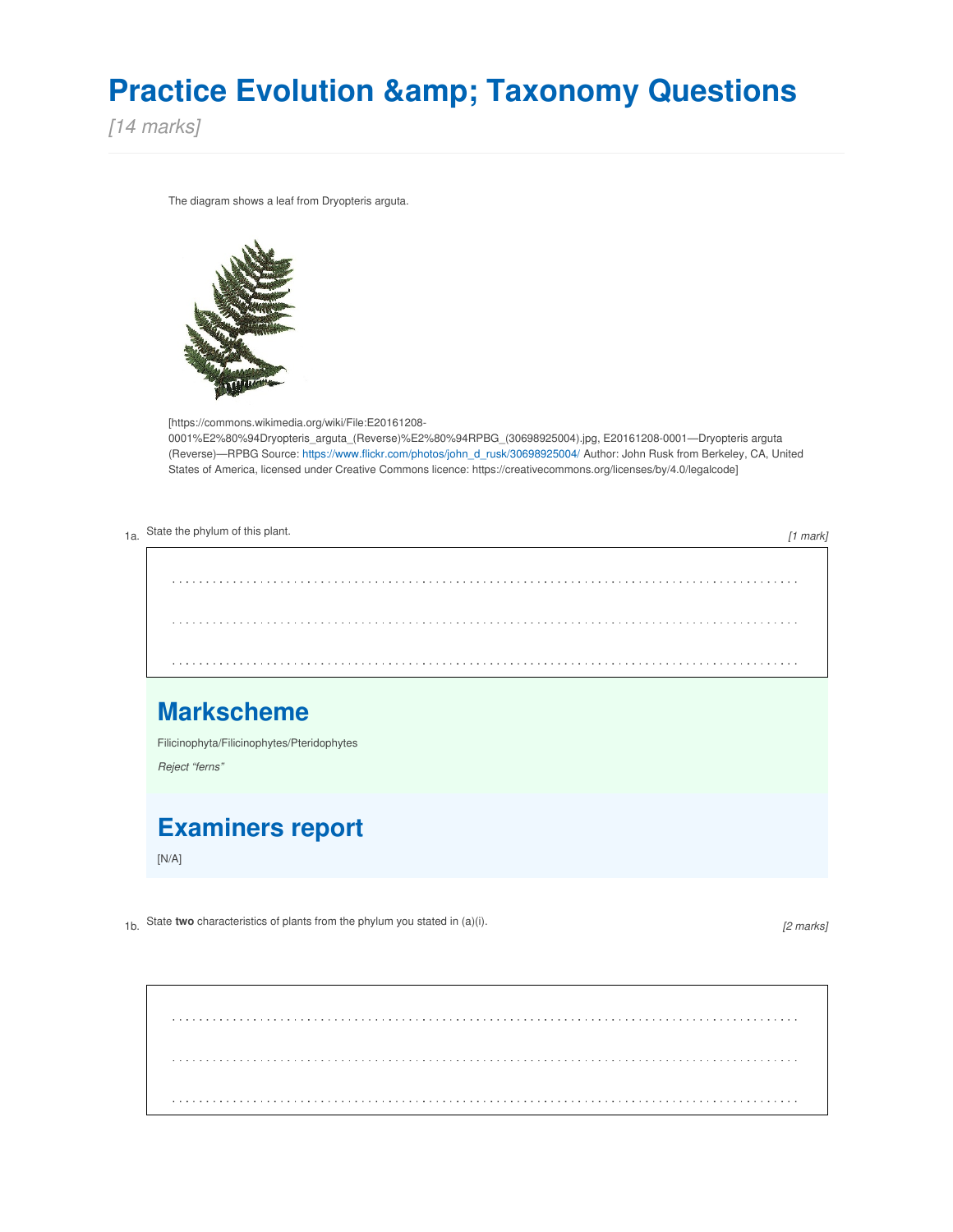#### **Markscheme**

- a. have roots, stem and leaves
- *All three, roots, stem and leaves required*
- b. pinnate leaves/leaves divided «repeatedly» into leaflets
- c. have vascular tissue/xylem and phloem
- d. produce spores/sporangia

*OR*

no flowers/fruits/seeds

*[Max 2 Marks]*

## **Examiners report**

[N/A]

1c. Outline why the number of trophic levels is limited in <sup>a</sup> food chain.

*[1 mark]*

#### **Markscheme**

energy losses between trophic levels

*OR*

only part of the energy in one trophic level will become part of the next trophic level

## **Examiners report**

[N/A]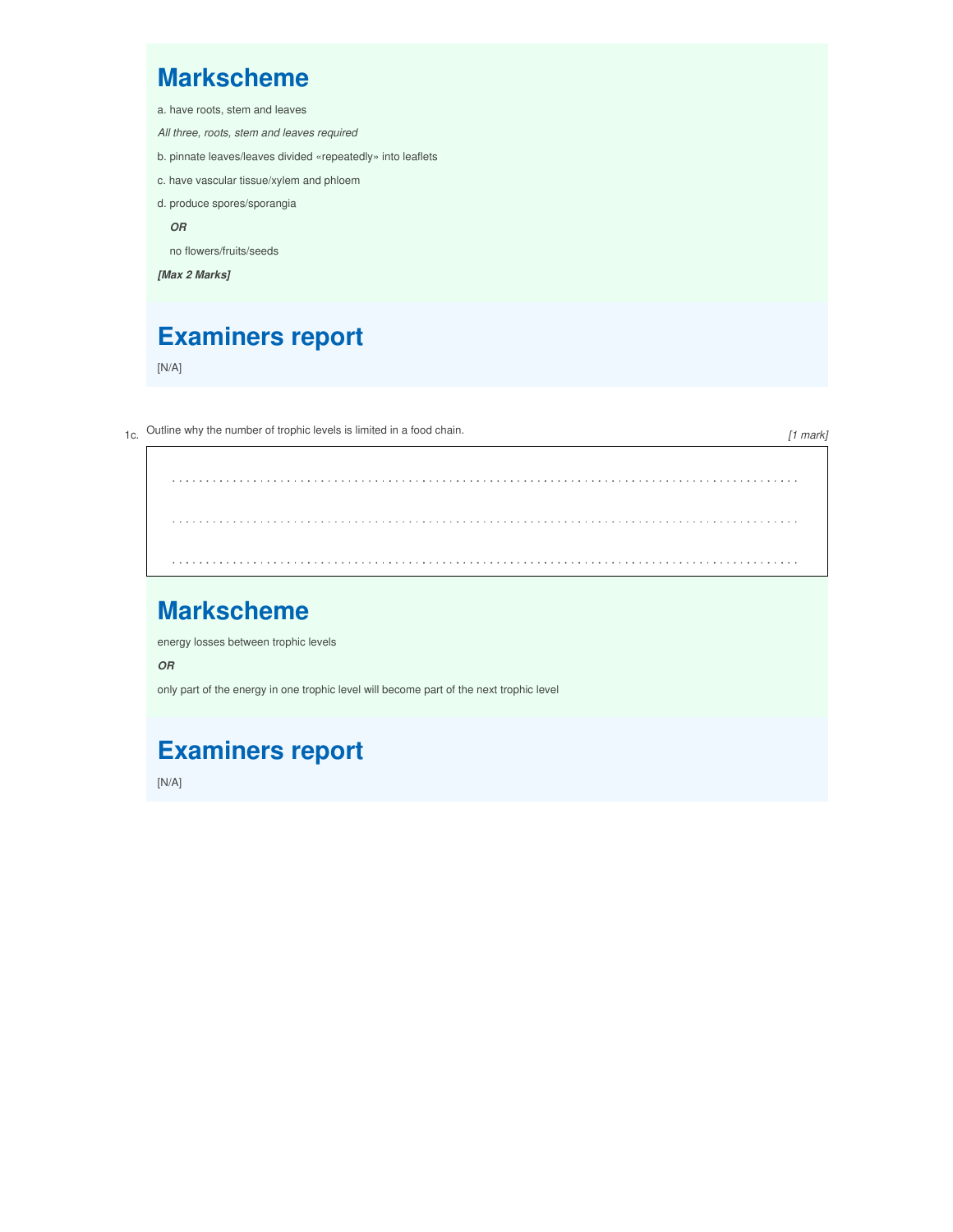2. Cladograms can be created by comparing DNA or protein sequences. The cladogram on the left is based on DNA sequences and *[1 mark]*the cladogram on the right is based on comparing protein sequences.



What is the reason that cladograms based on DNA sequences are more reliable predictors of the phylogenetic relationship of species than cladograms based on protein sequences?

- A. Amino acids are not as chemically stable as DNA nucleotides.
- B. DNA mutates but amino acids do not.
- C. Several different triplets of bases can code for the same amino acid.
- D. There are 20 different amino acids but only 4 nucleotides.

## **Markscheme**

C

## **Examiners report**

[N/A]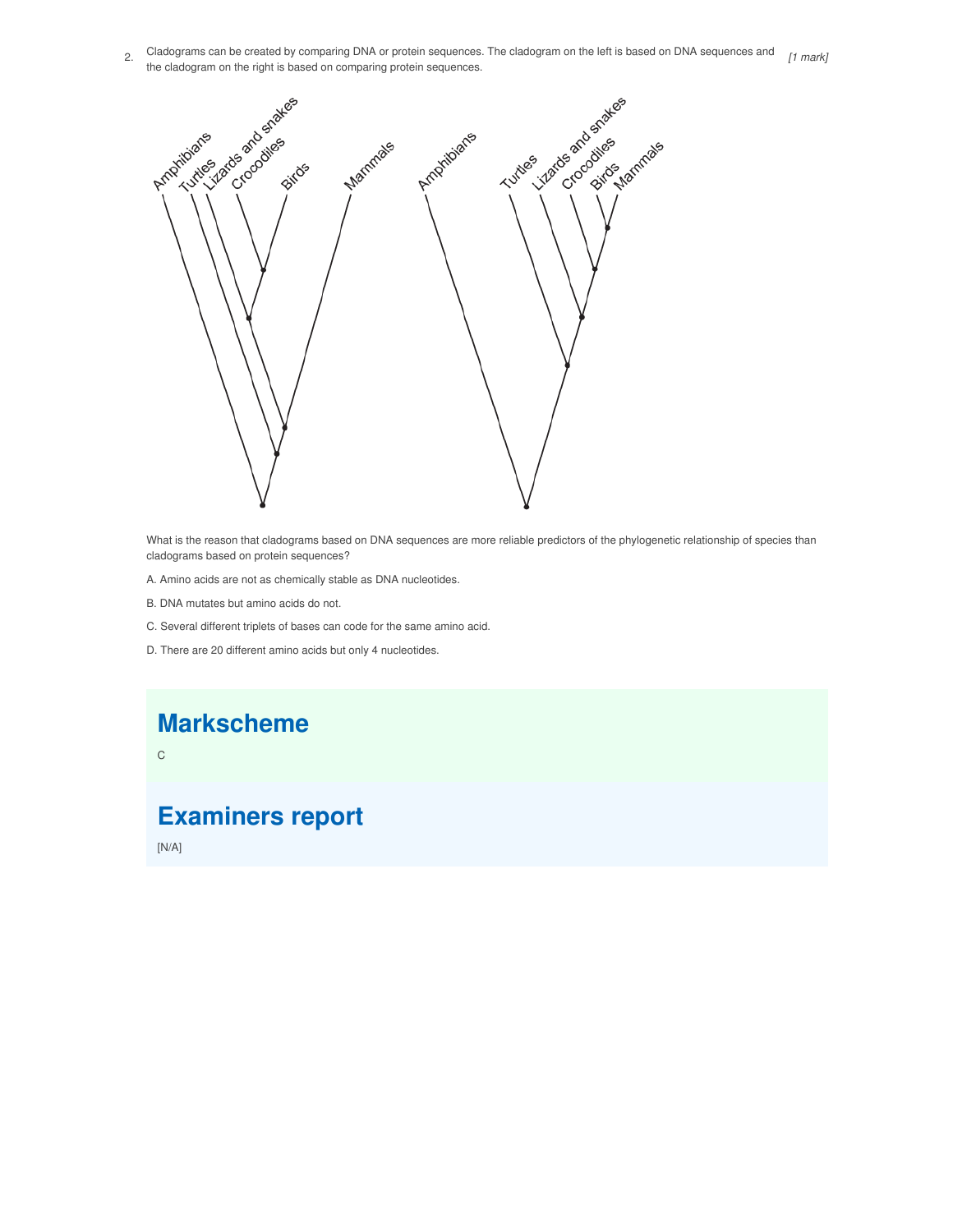

There are important differences between the three domains. Which of these domains have organelles?

- A. Eubacteria and archaea
- B. Archaea only
- C. Eukaryotes and archaea
- D. Eukaryotes only

# **Markscheme**

D

#### **Examiners report**

[N/A]

- 4. Which is <sup>a</sup> characteristic of both bryophyta and filicinophyta?
	- A. Vascular tissue
	- B. Membranous leaves
	- C. Release of spores
	- D. Evergreen spines

#### **Markscheme**

C

## **Examiners report**

[N/A]

*[1 mark]*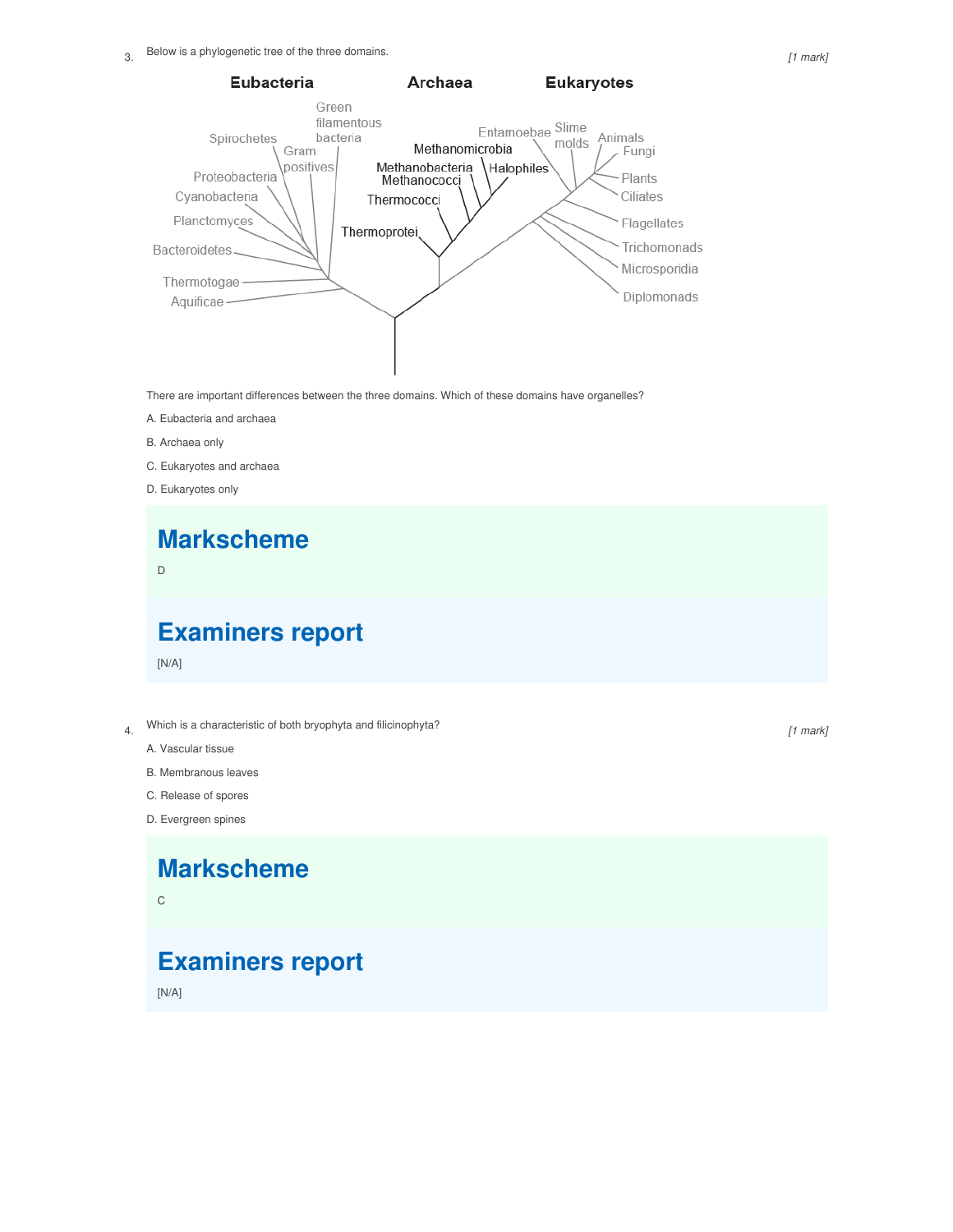The following cladogram shows three possible evolutionary routes for the turtle (Turtles 1, Turtles 2 and Turtles 3). The taxa in italics are extinct.



[Source: Tyler R. et al., Transitional fossils and the origin of turtles, Biology Letters 6, Dec 23, 2010, pages 830-833, by permission of the Royal Society.]



. . . . . . . . . . . . . . . . . . .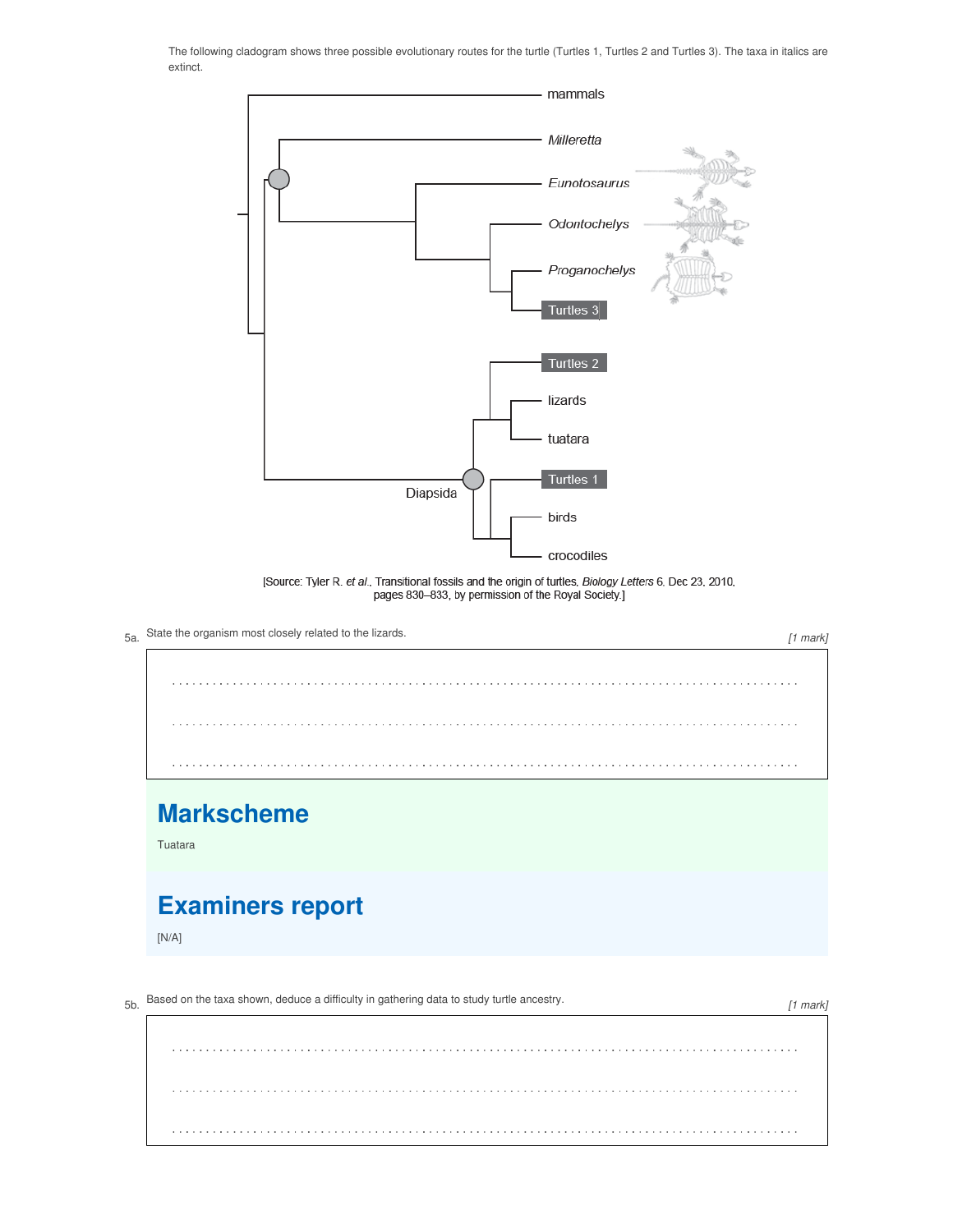#### **Markscheme**

some «taxa» are extinct *OR* convergence «of body form» could have occurred (confusing interpretation of the data)

#### **Examiners report**

 $[N/A]$ 

5c. Molecular evidence is often used to construct <sup>a</sup> cladogram. Describe **one** type of molecular-based evidence to identify members of *[2 marks]* a clade.

#### **Markscheme**

a. base sequences of a gene/DNA/mtDNA

*OR*

amino acid sequences of a protein

b. species with the most similarities «in base sequence/amino acid sequence/genomes» have recently diverged/a common ancestor/are closely related

*OR*

members of a clade accumulate the fewest mutations on same base sequences/ *vice versa* / OWTTE

### **Examiners report**

 $[N/A]$ 

5d. Suggest **one** type of additional evidence that could provide strong support for Turtles <sup>3</sup> as the evolutionary route for turtles rather than Turtles 1 or Turtles 2. *[1 mark]*

#### **Markscheme**

fossils / comparative anatomy / homologous structures / vestigial structures